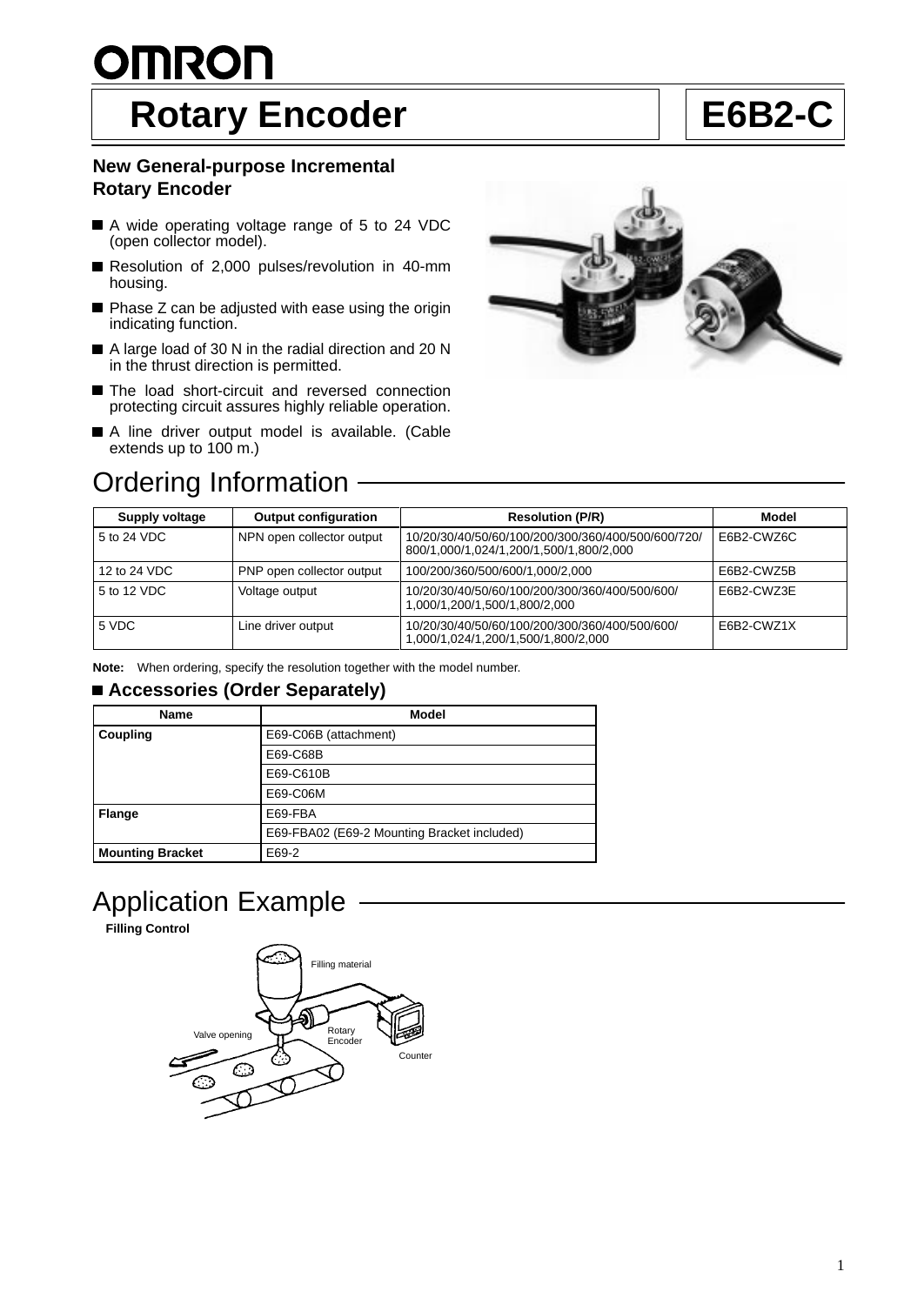# Specifications – **Container Specifications**

# ■ Ratings/Characteristics

# **Electrical**

| <b>Item</b>                                | E6B2-CWZ6C                                                                                                    | E6B2-CWZ5B                                                        | E6B2-CWZ3E<br>E6B2-CWZ1X                                                                                                                           |                                                                                                   |  |
|--------------------------------------------|---------------------------------------------------------------------------------------------------------------|-------------------------------------------------------------------|----------------------------------------------------------------------------------------------------------------------------------------------------|---------------------------------------------------------------------------------------------------|--|
| Power supply voltage                       | 5 VDC -5% to<br>24 VDC +15%                                                                                   | 12 VDC -10% to<br>24 VDC +15%                                     | 5 VDC -5% to<br>12 VDC +10%                                                                                                                        | 5 VDC ±5%                                                                                         |  |
| <b>Current consumption</b><br>(see note 3) | 70 mA max.                                                                                                    | 80 mA max.                                                        |                                                                                                                                                    | 130 mA max.                                                                                       |  |
| <b>Resolution</b>                          | 10/20/30/40/50/60/100/<br>200/300/360/400/500/<br>600/720/800/1.000/<br>1,024/1,200/1,500/<br>1,800/2,000 P/R | 100/200/360/500/600/<br>1,000/2,000 P/R                           | 10/20/30/40/50/60/100/<br>200/300/360/400/500/<br>600/1,000/1,200/1,500/<br>1,800/2,000 P/R                                                        | 10/20/30/40/50/60/100/200/<br>300/360/400/500/600/1.000/<br>1,024/1,200/1,500/1,800/<br>2.000 P/R |  |
| <b>Output phases</b>                       | A, B, and Z (reversible)                                                                                      |                                                                   |                                                                                                                                                    | A, $\overline{A}$ , B, $\overline{B}$ , Z, $\overline{Z}$                                         |  |
| <b>Output configuration</b>                | Open collector                                                                                                | Open collector                                                    | Voltage                                                                                                                                            | Line driver (see note 2)                                                                          |  |
| <b>Output capacity</b>                     | 30 VDC max.<br>35 mA max.<br>20 mA max.                                                                       |                                                                   |                                                                                                                                                    | AM26LS31 equivalent                                                                               |  |
|                                            | 35 mA max.<br>Residual voltage:<br>$0.4 V$ max.                                                               | Residual voltage:<br>$0.4 V$ max.                                 | Residual voltage:<br>$0.4 V$ max.                                                                                                                  | Output current:<br>High level = $I_0 = -20$ mA<br>Low level = $I_s = 20$ mA                       |  |
|                                            |                                                                                                               |                                                                   |                                                                                                                                                    | Output voltage:<br>High level = $V_0$ = 2.5 V min.<br>Low level = $V_s$ = 0.5 V max.              |  |
| Max. response<br>frequency (see note 1)    | 100 kHz                                                                                                       | 50 kHz                                                            | 100 kHz                                                                                                                                            |                                                                                                   |  |
| Phase difference on<br>output              |                                                                                                               | 90°±45° between A and B (1/4T±1/8T)                               |                                                                                                                                                    |                                                                                                   |  |
| Rise and fall times of<br>output           | 1 $\mu$ s max.<br>(control output voltage:<br>5 V:<br>load resistance: 1 $k\Omega$ :<br>cable length: 0.5 m)  | 1 $\mu$ s max.<br>(cable length: 2 m;<br>$I_{sink}$ : 10 mA max.) | 1 us max.<br>$0.1$ us max.<br>(cable length: 0.5 m;<br>(cable length: 0.5 m;<br>$I_{sink}$ : 10 mA max.)<br>l <sub>o</sub> : –20 mA;<br>l.։ 20 mA) |                                                                                                   |  |
| <b>Insulation resistance</b>               | 20 M $\Omega$ min. (at 500 VDC) between carry parts and case                                                  |                                                                   |                                                                                                                                                    |                                                                                                   |  |
| Dielectric strength                        | 500 VAC, 50/60 Hz for 1 min between carry parts and case                                                      |                                                                   |                                                                                                                                                    |                                                                                                   |  |

**Note:** 1. The maximum electrical response revolution is determined by the resolution and maximum response frequency as follows: Maximum electrical response frequency (rpm) = Maximum response frequency/resolution x 60 This means that the E6B2-C Rotary Encoder will not operate electrically if its revolution exceeds the maximum electrical response revolution.

2. The line driver output is a data transmission circuit compatible with RS-422A and long-distance transmission is possible with a twisted-pair cable.

3. An inrush current of approximately 9 A will flow for approximately 0.3 ms when the power is turned ON.

# **Mechanical**

| Item                           | E6B2-CWZ6C                                                                                                                    | E6B2-CWZ5B                                                                                                   | E6B2-CWZ3E | E6B2-CWZ1X |  |
|--------------------------------|-------------------------------------------------------------------------------------------------------------------------------|--------------------------------------------------------------------------------------------------------------|------------|------------|--|
| <b>Shaft loading</b>           | Radial: 30 N<br>Thrust: 20 N                                                                                                  |                                                                                                              |            |            |  |
| <b>Moment of inertia</b>       |                                                                                                                               | 1 x 10 <sup>-6</sup> kg • m <sup>2</sup> max.; 3 x 10 <sup>-7</sup> kg • m <sup>2</sup> max. at 600 P/R max. |            |            |  |
| <b>Starting torque</b>         | 980 $\mu$ N • m max.                                                                                                          |                                                                                                              |            |            |  |
| Max. permissible<br>revolution | 6,000 rpm                                                                                                                     |                                                                                                              |            |            |  |
| <b>Vibration resistance</b>    | Destruction: 10 to 500 Hz, 150 m/s <sup>2</sup> or 2-mm double amplitude for 11 min 3 times each in X, Y, and Z<br>directions |                                                                                                              |            |            |  |
| <b>Shock resistance</b>        |                                                                                                                               | Destruction: 1,000 m/s <sup>2</sup> 3 times each in X, Y, and Z directions                                   |            |            |  |
| Weight                         | Approx. 100 g max. (cable length: 0.5 m)                                                                                      |                                                                                                              |            |            |  |

# **Environmental**

| Item                    | E6B2-CWZ6C                                                                                                                   | E6B2-CWZ5B | E6B2-CWZ3E | E6B2-CWZ1X |  |
|-------------------------|------------------------------------------------------------------------------------------------------------------------------|------------|------------|------------|--|
| Ambient temperature     | Operating: $-10^{\circ}$ C to 70 $^{\circ}$ C (with no icing)<br>Storage: $-25^{\circ}$ C to 85 $^{\circ}$ C (with no icing) |            |            |            |  |
| <b>Ambient humidity</b> | Operating: 35% to 85% (with no condensation)                                                                                 |            |            |            |  |
| Degree of protection    | IEC60529 IP50                                                                                                                |            |            |            |  |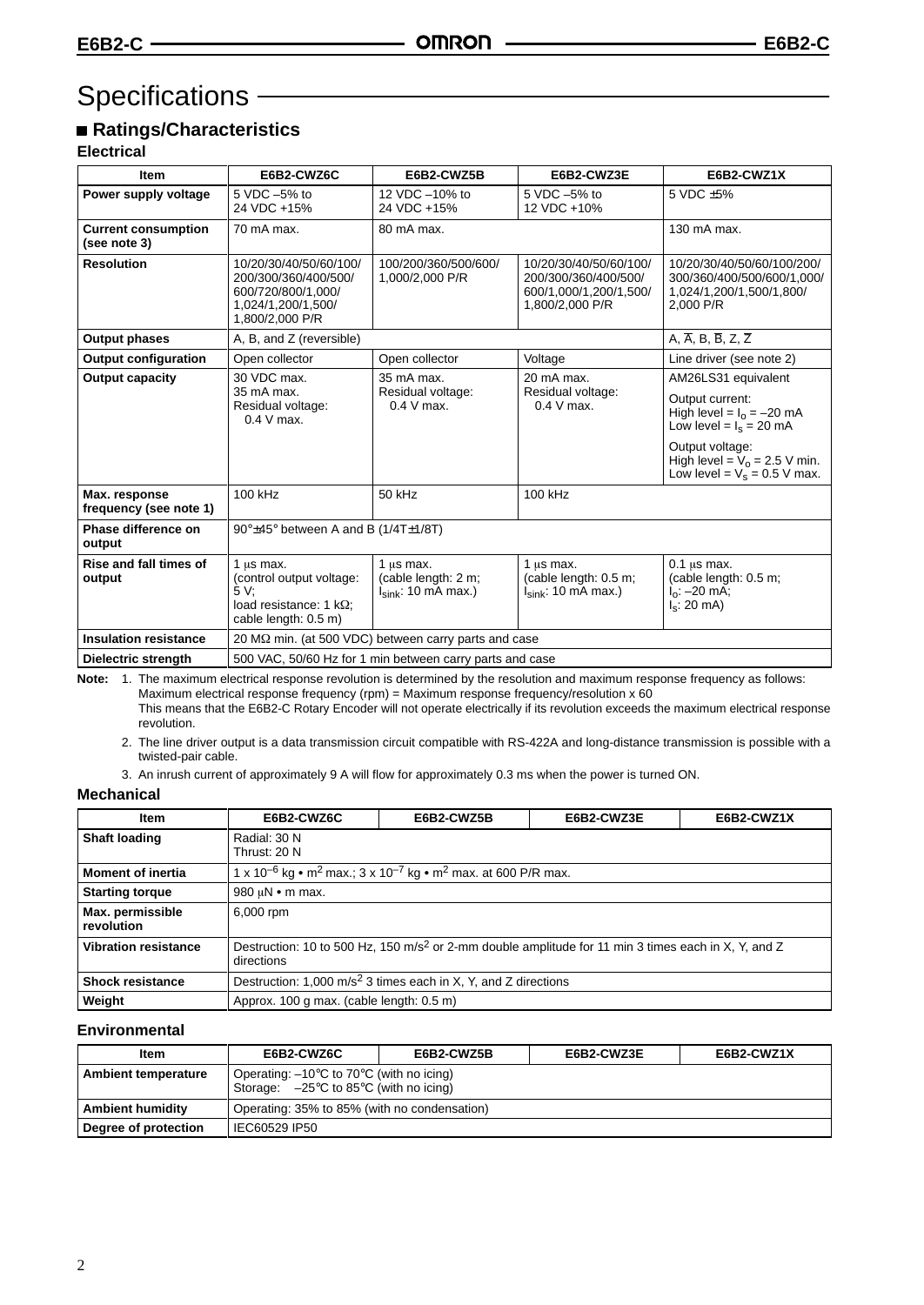# **Operation**

# ■ Output Circuits

**E6B2-CWZ6C**



## **E6B2-CWZ5B**



## **E6B2-CWZ3E E6B2-CWZ1X**  $\overline{\phantom{a}}$



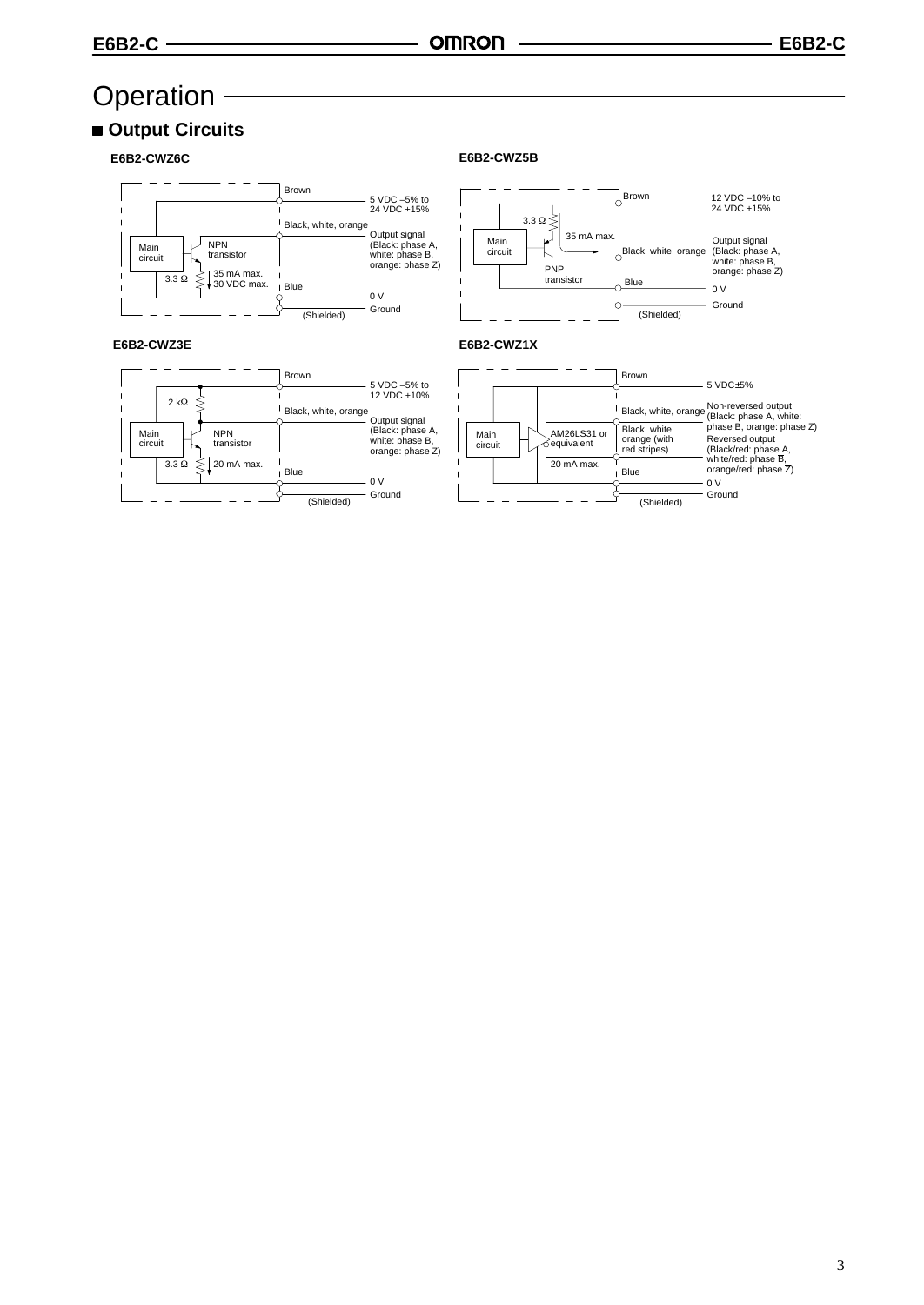# **Timing Charts**

# **Open Collector Output**

## **E6B2-CWZ6C E6B2-CWZ5B**



**Note:** Phase A is 1/4±1/8T faster than phase B. The ONs in the above timing chart mean that the output transistor is ON and the OFFs mean that the output transistor is OFF.

# **Voltage Output E6B2-CWZ3E**

Direction or resolution: CW (As viewed from the end of the shaft)





# **Line Driver Output E6B2-CWZ1X**

Direction or resolution: CW (As viewed from the end of the shaft)





**Note:** Phase A is 1/4±1/8T slower than phase B.

Direction or resolution: CCW (As viewed from the end of the shaft)



#### Direction or resolution: CCW (As viewed from the end of the shaft)



**Note:** The line driver output circuit is an RS-422A data transmission circuit consisting of two balanced output lines. The relationship between the two output lines is on an equal status. This means that if the level of the signal on a line is H, the level of the signal on the other line is L. The noise-resistive line driver output circuit assures high-speed data transmission.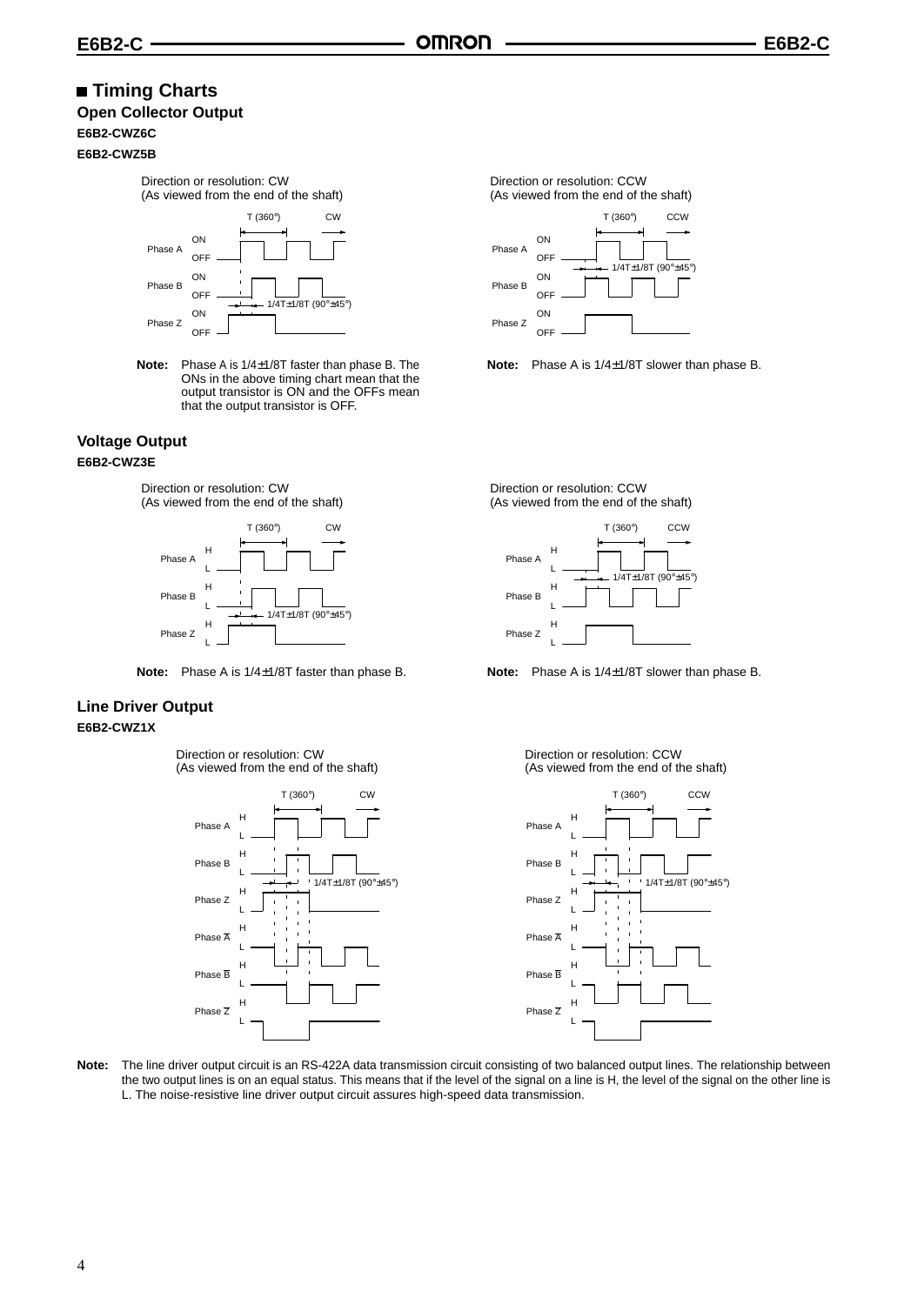# ■ Input to More than One Counter from Encoder (with Voltage Output)

Use the following formula to obtain the number of counters to be connected to a single E6B2-C Rotary Encoder.

Number of counters (N) = 
$$
\frac{R1 (E-V)}{V \times R2}
$$

- E: Voltage supplied to Rotary Encoder
- V: Minimum input voltage of the counter
- R2: Output resistance of the Rotary Encoder
- R1: Input resistance of the counter



# **Origin Indication**

It is easy to adjust the position of phase Z with the origin indication function. The following illustration (on the left-hand side) shows the relationship between phase Z and the origin. Set cut face D to the origin as shown in the illustration (on the right-hand side).



# **Output Protection Circuit**

The E6B2-C (open collector model with voltage output) incorporates a circuit preventing the E6B2-C from damage due to a shortcircuited load and reversed connection.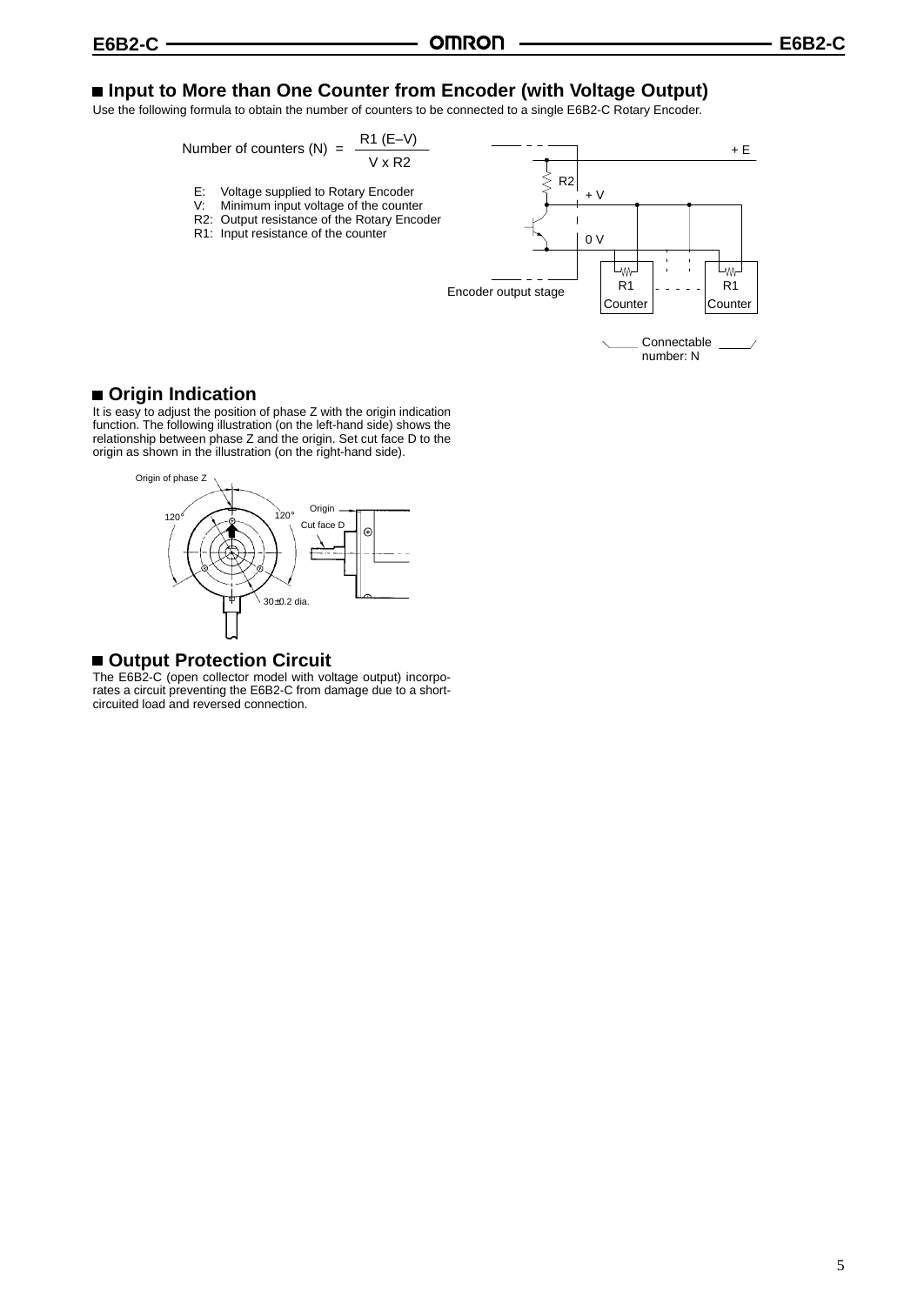# **Dimensions**

**Note:** All units are in millimeters unless otherwise indicated.



#### **E69-C06M (Sold Separately, Different Diameter)**



**Note:** The coupling is made of extra super duralumin.

# **Flange (Sold Separately)**



#### **Mounting Bracket (Three Pieces as a Set) E69-2 (One Set Provided with the E69-FBA02)**



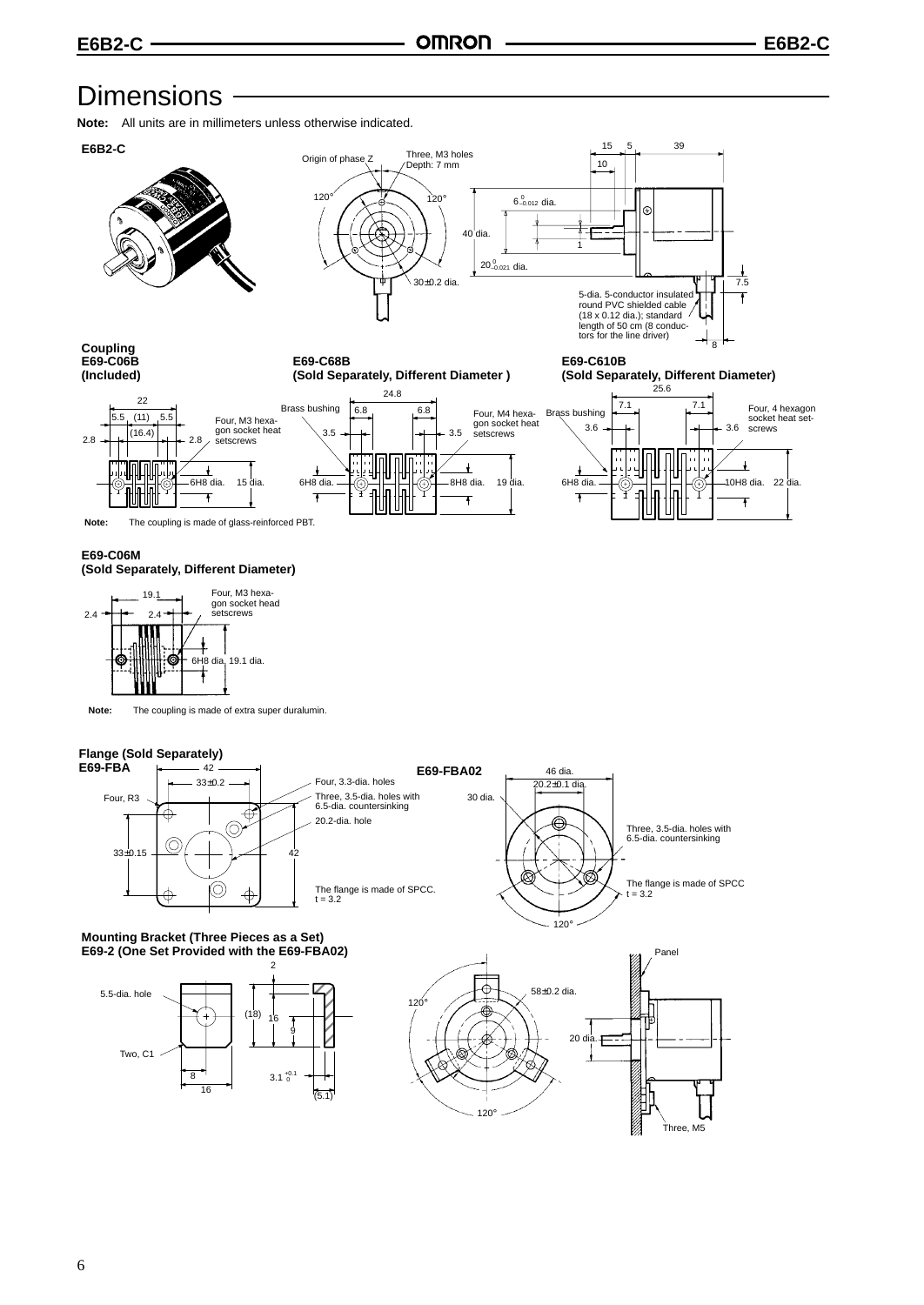# Installation

# **Connection**

Be sure to connect the external terminals correctly or the E6B2-C Rotary Encoder may be damaged.

# **E6B2-CWZ6C/-CWZ5B/-CWZ3E**

| Color        | <b>Terminal</b>          |  |
|--------------|--------------------------|--|
| <b>Brown</b> | Power supply $(+V_{CC})$ |  |
| <b>Black</b> | Output phase A           |  |
| White        | Output phase B           |  |
| Orange       | Output phase Z           |  |
| Blue         | 0 V (common)             |  |

#### **E6B2-CWZ1X**

| Color              | <b>Terminal</b>             |
|--------------------|-----------------------------|
| <b>Brown</b>       | Power supply $(+V_{CC})$    |
| <b>Black</b>       | Output phase A              |
| White              | Output phase B              |
| Orange             | Output phase Z              |
| Black/red stripes  | Output phase $\overline{A}$ |
| White/red stripes  | Output phase B              |
| Orange/red stripes | Output phase Z              |
| Blue               | 0 V (common)                |

**Note:** Receiver: AM26LS32 equivalent

**Note:** 1. The external conductor (shield) of the shielded cable is not connected to the internal conductors nor to the case. 2. All the phases A, B, and Z are in the same circuit.

3. Connect the GND to the 0-V line or to the ground terminal.

# **Connections with Peripheral Devices**

| Coupling                 | <b>Specification</b>            | Resin, standard type |            |            | Resin, non-standard<br>opening diameter |                    | Metal               |                    |                       |
|--------------------------|---------------------------------|----------------------|------------|------------|-----------------------------------------|--------------------|---------------------|--------------------|-----------------------|
|                          | Internal shaft<br>diameter (mm) | 4 (H8), 13           | 6 (H8), 15 | 8 (H8), 19 | 10 (H8), 22                             | (H8),<br>6/8<br>19 | (H8),<br>6/10<br>22 | (H8).<br>6<br>19.1 | (H8),<br>l 10<br>25.4 |
| Rotary<br><b>Encoder</b> | <b>Model</b>                    | E69-C04B             | E69-C06B   | E69-C08B   | E69-C10B                                | E69-C68B           | E69-C610B           | E69-C06M           | E69-C10M              |
|                          | E6B2, 6-mm diameter             |                      |            | C          | $\sim$<br>ັ                             | B                  | в                   | в                  | ◡                     |

**Note:** A: Possible to connect directly in most cases.

B: Possible to connect, but an independent power supply or pull-up resistor will be required.

C: Impossible to connect.

# **Connection Examples**

**Connection to H7CR-CW Counter**



#### **Features of H7CR**

DIN-sized (DIN 48) counter incorporating a prescale function converting the measured value to the actual value.

Synchronized output and  $\pm$  indication are available ( $\pm$  area models).

Models with a general-purpose six-digit display and four-digit display are available.



**Connection to K3NR-NB/K3NP-NB Rotary Intelligent Signal Processor**

### **Features of K3NR/K3NP**

Each model incorporates a prescale function with an input range of 50 kHz and the measurement accuracy is 0.006%.

A variety of outputs, including relay, transistor, BCD, linear, and communications outputs, are available.

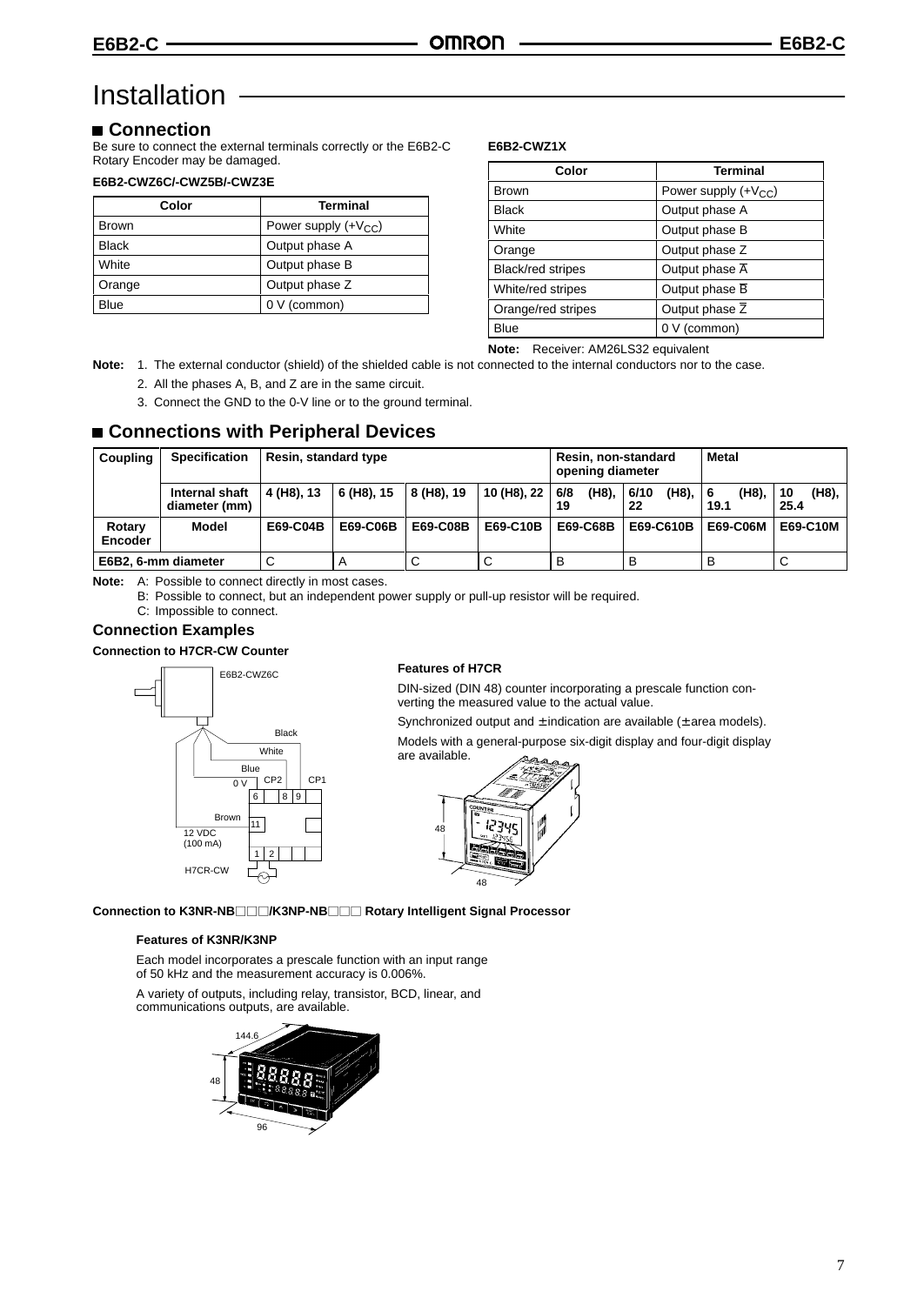# **Precautions**

## ■ Mountina **Mounting Procedure**



#### **Installation**

Be careful not to spray water or oil onto the E6B2-C Rotary Encoder. The E6B2-C Rotary Encoder consists of high-precision components. Handle it with utmost care and do not drop the Rotary Encoder, otherwise malfunctioning may result.

When the E6B2-C Rotary Encoder is used in reversing operation, pay utmost attention to the mounting direction of the E6B2-C Rotary Encoder and the directions of increment and decrement rotation.

To match phase Z of the E6B2-C Rotary Encoder and the origin of the device to be connected to the E6B2-C Rotary Encoder, confirm the phase Z output when connecting the device.

Do not impose an excessive load on the shaft if the shaft is connected to a gear.

If the Rotary Encoder is mounted with screws, the tightening torque must be approximately 0.49 Nom.

Refer to the following illustrations when using a standard coupling.



If the eccentricity or declination value exceeds the tolerance, an excessive load imposed on the shaft may damage the Rotary Encoder or shorten the life of the Rotary Encoder.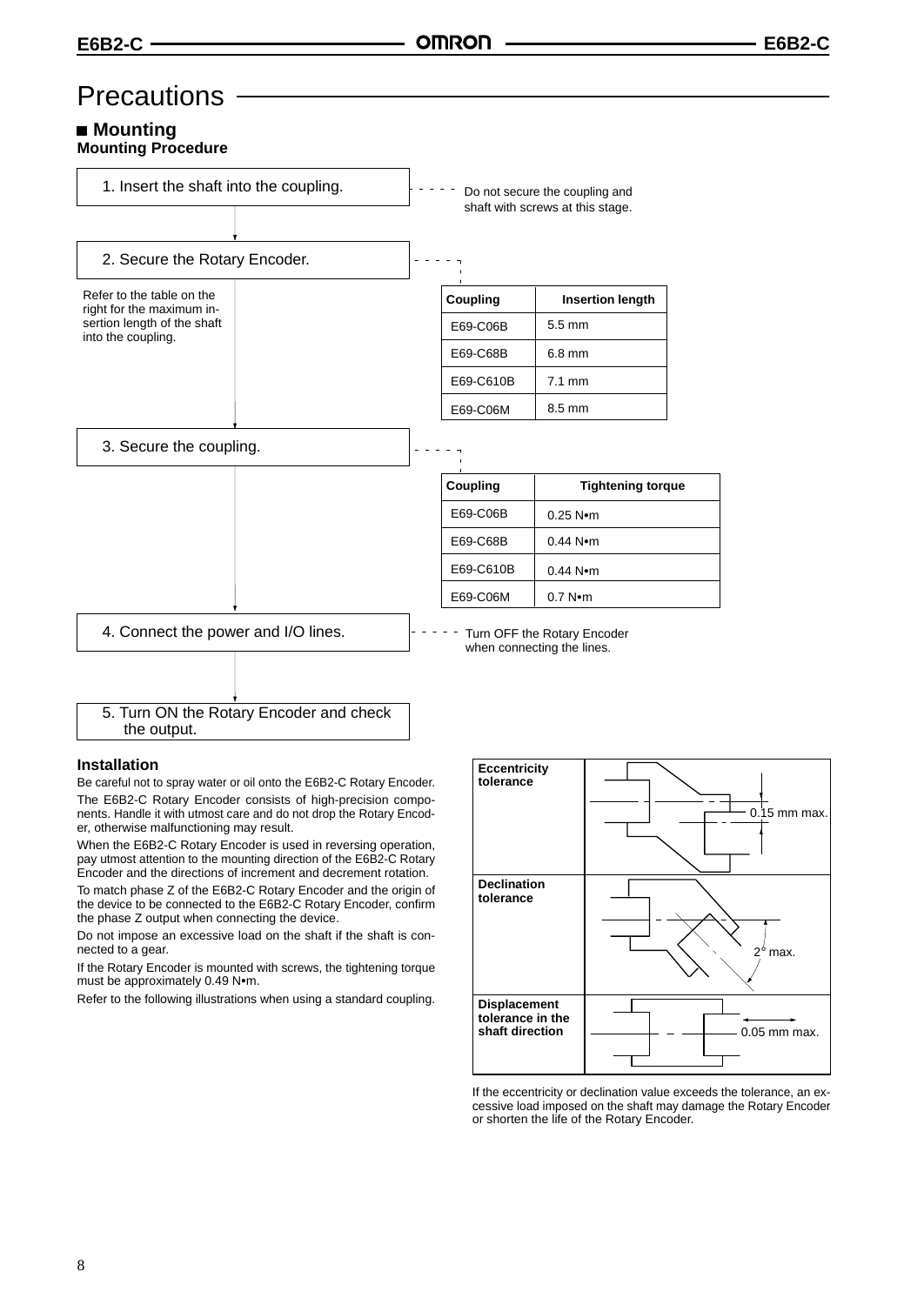# **Mounting**

When connecting the shaft of the Rotary Encoder with a chain timing belt or gear, connect the chain timing belt or gear with the shaft via the bearing and coupling as shown in the following illustration.



Do not hit the shaft or coupling with a hammer when inserting the shaft into the coupling. No shock must be applied to the shaft or coupling.

When connecting or disconnecting the coupling, do not bend, press, or pull the coupling excessively.

#### **Bearing Life**

The following graph shows the life expectancy (theoretical values) of the bearing with radial and thrust loads imposed on the bearing.



# ■ Wiring

If the Rotary Encoder is mounted in a panel, do not pull the cable with more than a force of 29.4 N.



Do not pull the cable of the E6B2-C rotary Encoder after the E6B2-C Rotary Encoder is mounted to a panel. Do not apply any shock to the hollow shaft or the body.

# **Connections**

When extending the cable, select the kind of cable with care, taking the response frequency into consideration. The longer the cable is, the more the residual voltage increases due to the resistance of the cable and the capacitance between the wires. As a result, the waveform will be distorted.

OMRON recommends models with a line driver output if the cable needs to be extended.

To reduce inductive noise, the cable must be laid the shortest distance, especially when the signal is input to an IC.

Insert a surge absorber between the power supply terminals if there is any surge.

To reduce noise, the total cable length must be as short as possible. Incorrect pulses may be generated when the E6B2-C Rotary Encoder is turned ON or OFF. Do not use the connected device for 0.1 s after the E6B2-C Rotary Encoder is turned ON and for 0.1 s before the E6B2-C Rotary Encoder is turned OFF.

#### **Cable Extension**

The rise time of each output waveform will increase when the cable is extended. This will affect the phase difference characteristics of phases A and B.

The rise time varies with the resistance of the cable, the kind of cable, and the length of the cable.

The residual output voltage will increase according to the length of the cable.



Measurement example

| Power supply voltage: | 5 VDC        |
|-----------------------|--------------|
| Load resistance:      | 1 k $\Omega$ |

(Residual output voltage was measured at a load current of 35 mA.) Cable: Dedicated cable

#### **Preventing Miscounting**

If the operation of the E6B2-C Rotary Encoder is stopped near a signal rising or falling edge, incorrect pulses may be generated, in which case the E6B2-C Rotary Encoder will miscount. Use an increment-decrement counter to prevent miscounting.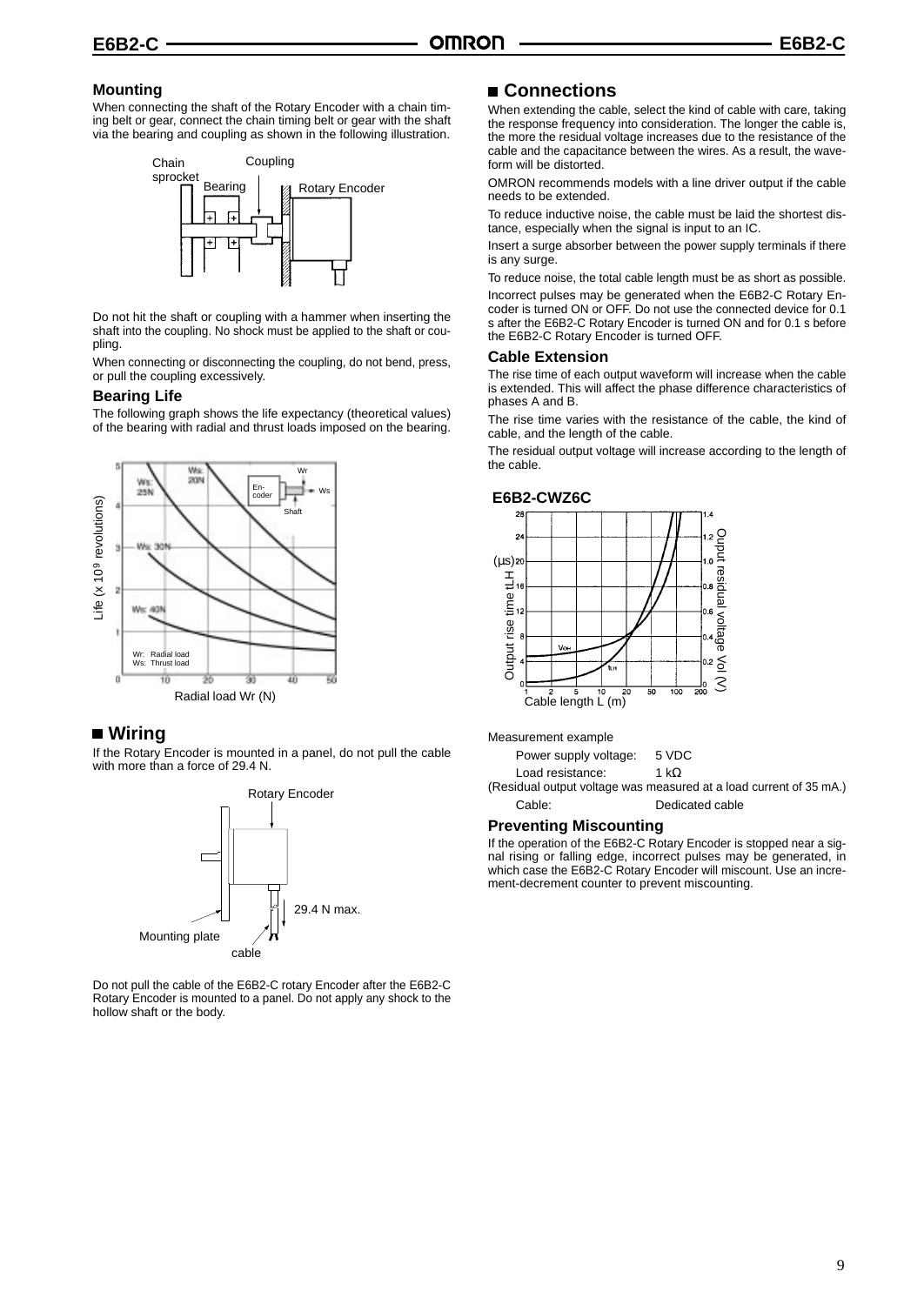# **Extension of Line Driver Output**

Use twisted-pair cable to extend the line driver cable. Recommended cable: Tachii Densen's TKVVBS4P-02A

#### Use an RS-422A receiver.

The twisted-pair wires shown in the following illustration are suitable for RS-422A signal transmission. Normal mode noise can be eliminated by twisting the wires because the generated electrical forces on the lines cancel each other.



Check that the E6B2-C is supplied with 5 VDC when a line driver output is used. There will be an approximately 1 V voltage drop if the cable length is 100 m.

#### **Using a Line Receiver IC**

Recommended IC: Texas Instruments

#### **AM26LS32, AM26C32**



# **Others**

### **Input to More than One Counter from Rotary Encoder (with Voltage Output)**

Use the following formula to obtain the number of counters to be connected to a single E6B2-C Rotary Encoder.



- E: Voltage supplied to Rotary Encoder
- V: Minimum input voltage of the counter
- R1: Input resistance of the Rotary Encoder
- R2: Output resistance of the Rotary Encoder